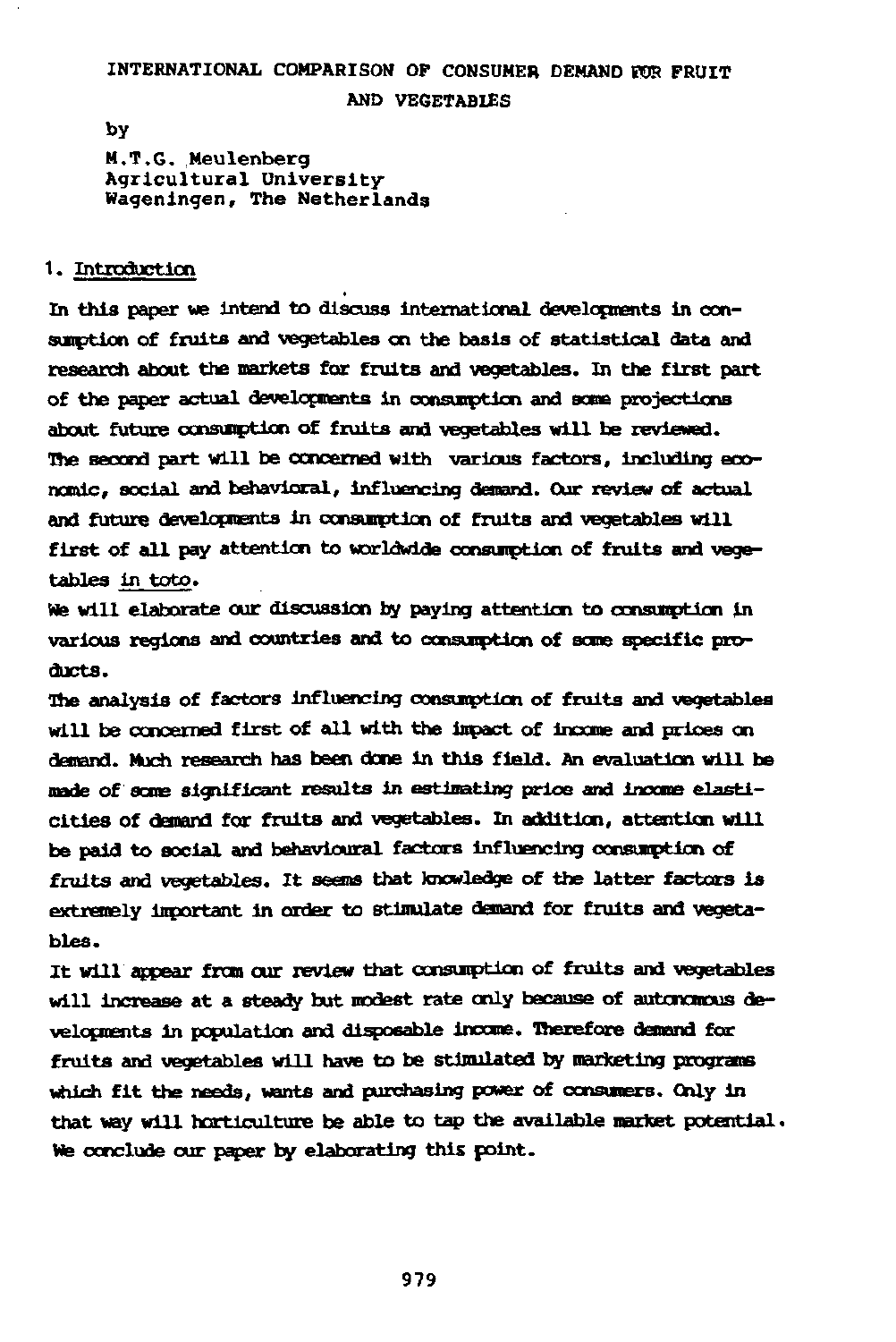## **2. Actual and future developments In consunptlon of fruits and vegetables**

**Developments in consuoption of fruits and vegetables world wide have been studied extensively by F.A.O. From that agency's statistics it is observed that the average annual production of vegetables world wide has increased by 27% during the period 1970-1979 (F.A.O., 1981). Average annual production of fruits world wide has increased by about 23% during that period. Production growth has kept up with population growth. In fact, per capita available production, world wide, has increased substantially for vegetables during the period 1970/1979, from 73.8 to 79.6 kg., and slightly for fruits, from 61.7 to 64.3 kg. Growth of production was, according to F.A.O., lower in developed countries than in other countries (Table 1 ). Production of vegetables per capita in developing countries has, on a volume basis, not reached yet the level of developed countries. For fruits there is also a substantial difference. Consumption per capita will differ even more since quite a few developing countries export considerable quantities of their fruit production, e.g. bananas.** 

|                       |         | Average annual production<br>1000 M-tans |                       | Average annual production/caput<br>Xα |                                  |                    |  |  |  |  |  |  |
|-----------------------|---------|------------------------------------------|-----------------------|---------------------------------------|----------------------------------|--------------------|--|--|--|--|--|--|
| Period                | World   | Developed<br>market<br>economies         | Other<br>countries    | World                                 | Developed<br>market<br>economies | Other<br>countries |  |  |  |  |  |  |
| excl. melons<br>Fruit |         |                                          |                       |                                       |                                  |                    |  |  |  |  |  |  |
| 1969–1971             | 226,776 | 92.900                                   | 133.876               | 61.68                                 | 128.01                           | 45.37              |  |  |  |  |  |  |
| 1978-1980             | 278,815 | 103,778                                  | 175,037               | 64.31                                 | 133.04                           | 49.23              |  |  |  |  |  |  |
|                       |         |                                          | $Veqetables + melons$ |                                       |                                  |                    |  |  |  |  |  |  |
| 1969-1971             | 271,419 | 83,040                                   | 188,379               | 73.82                                 | 114,42                           | 63.84              |  |  |  |  |  |  |
| 1978-1980             | 345,218 | 95.092                                   | 250,126               | 79.62                                 | 121.90                           | 70.35              |  |  |  |  |  |  |
|                       |         |                                          |                       |                                       |                                  |                    |  |  |  |  |  |  |

**Table 1 : Change in average annual production of fruits and vegetables in the period 1969-1980, worldwide \*)** 

**\*) Source: F.A.O. (1981)** 

**Will per capita demand for fruits and vegetables increase in the near future? Systematic projections of world consumption of agricultural products and consumption by separate countries in 1985 have been made by F.A.O. since 1967 (F.A.O., 1967). In the study from 1967 it was projected that**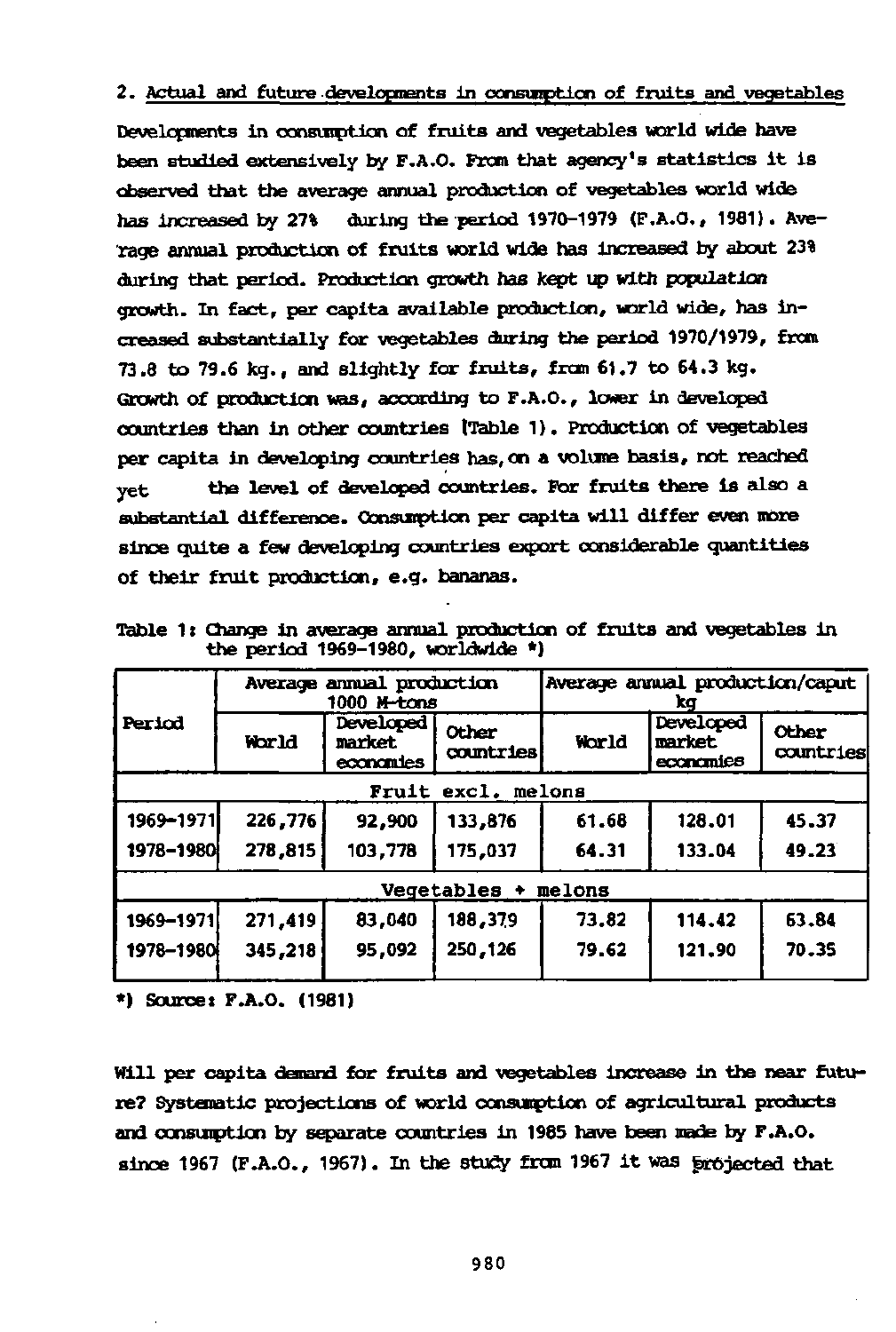per capita world demand during the period 1975-1985 will increase by 14.9% for fruit and by 6.5% for vegetables, under optimistic projections about the development of gross domestic product per caput. In developed countries per capita demand for fruits was expected by F.A.O. (F.A.O., 1967) to increase by 11.2% and per capita demand for vegetables by 5.2% over the period 1975- 1985, under optimistic assumptions about rises in income. The projected increase of demand for fruits and vegetables was relatively larger for developing countries over the period 1975-1985, namely 17.6% for fruit and 14.5% for vegetables. Also, centrally planned economies were projected to have larger growth rates than worldwide over that period, viz. 20.8% increase of per capita consumption of fruit and 11.5% increase of per capita consumption of vegetables. F.A.O. published in 1971 comprehensive projections of demand for fruit and vegetables for 1980 which were based on larger income elasticities of demand (table 2). This revision of elasticities suggests that the projected growth rate of demand in the 1967 study of F.A.O. is a conservative estimate.

For various countries and regions ot the world more recent studies of future supply and demand of fruits and vegetables are available. In the developing countries, exclusive China, per caput domestic production of fruit and vegetables available for food will according to F.A.O. increase over the period 1975-1990 by 21.7% for vegetables, by 13.0% for bananas and plantains, by 14.7% for citrus fruit and by 25.6% for other fruit. Similar projections over the period 1975-2000 amounted to an increase of per caput domestic production available for food by 43.2% for vegetables, by 23.5% for bananas and plantains, by 31.6% for citrus and by 50.9% for other fruit (F.A.O., 1979). These recent projections, which compare well with earlier F.A.O. projections for the period 1975-1985, suggest a modest but steady annual growth in consumption of fruits and vegetables. In a recent E.E.C. study a future demand for fresh fruits of 65.3 kg in 1985 is projected compared with a consumption of 58.9 kg in 1975/76 (Commission of the European Communities, 1981). Per capita demand for vegetables is projected to increase from 112 kg in 1975/1976 to 118.2 kg in 1985. In particular, per capita demand for citrus is expected to increase substantially, viz. from 23.4 kg in 1975/1976 to 27.3 kg in 1985. The general trend of these more recent projections for E.E.C. compared well with F.A.O. projections. Their absolute values are somewhat larger. On the basis of these forecasts on future supply and demand, self sufficiency for fresh fruits in E.E.C. is expected to decrease from 80% to 78% over the period 1974 to 1985 and for citrus fruits from 43% to 42%. Self sufficiency of the E.E.C. for vegetables will decrease from 94% to 83% over the same period. It must te stressed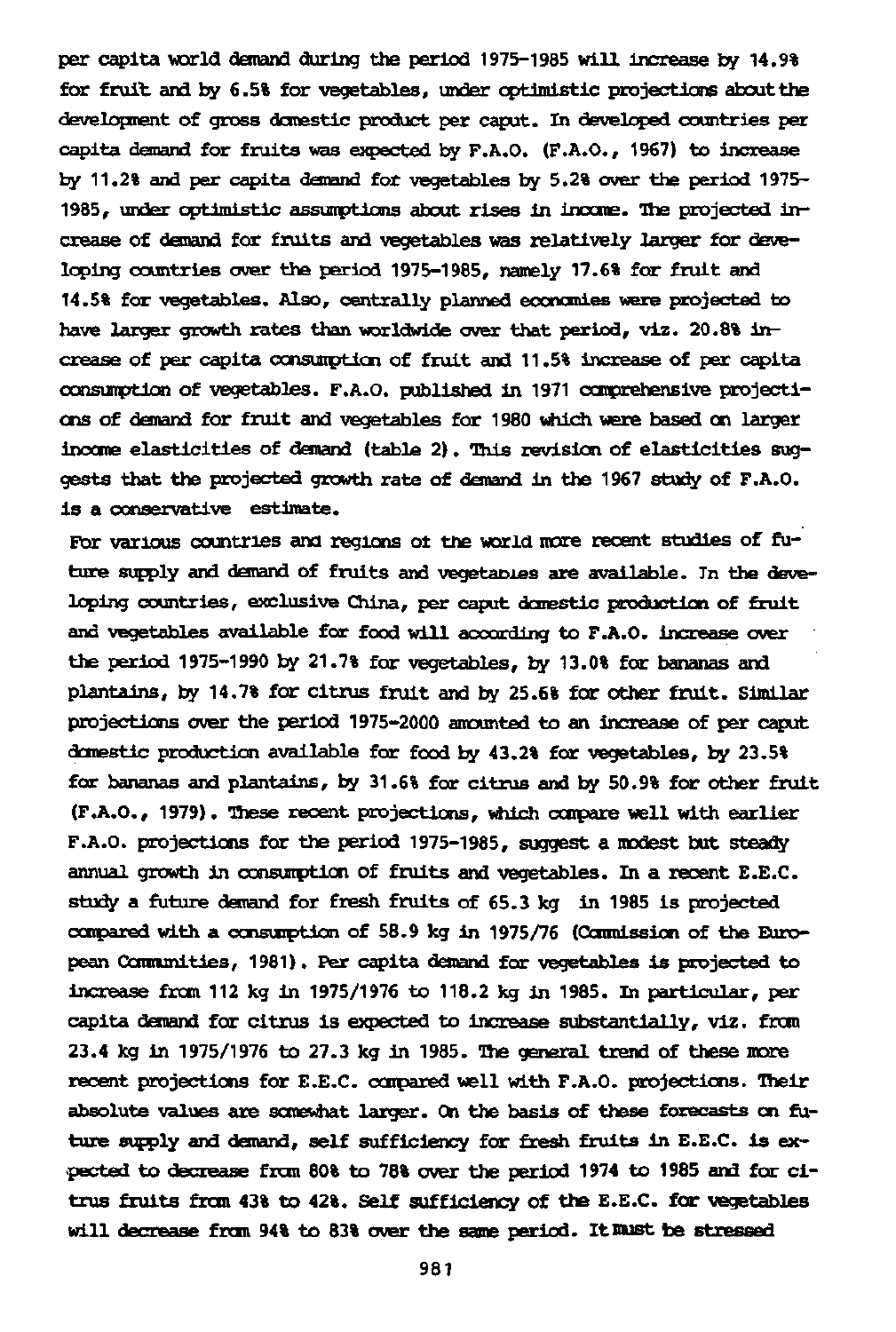that these figures concern the E.E.C. of the nine countries, without Greece, Spain and Portugal.

Also actual developments of consumption of fruits and vegetables in various countries until 1980 suggest that F.A.O. forecasts of consumption over the period 1975-1985 from 1967 have tended to be conservative. For instance, the per capita consumption of vegetables in the united States was projected to increase by 3% over the period 1975-1985, while actually civilian per capita consumption increased already by 6.6% over the period 1975 to 1980, namely from 220.6 pounds to 236.3 pounds (U.S.D.A., 1981). These facts make it clear that it is important to dispose of forecasts based on recent market developments.

Also for specific products recent projections have been made by F.A.O. on a world scale. A 1978 study on supply and demand of bananas projected a basic annual growth rate of world demand of 2.5% and, under supplementary assumptions, of 2.9% over the period 1977-1985 (F.A.O., 1978). This growth rate is expected to be lower in developed countries - 2.3% and 2.6% respectively - and higher in developing countries - 4.8% and 5.5% respectively. For citrus fruit a recent F.A.O. study projected a basic annual growth rate of 2.8%,and under supplementary assumptions, of 3.3% over the period 1972-1974 to 1985 (F.A.O., 1979). Also for citrus fruits the growth rate of demand is lower in developed countries than in developing countries, 2,3% to 2.7% versus 3.6% to 4.4%. Both studies for citrus and bananas state that demand is not strong enough to stimulate supplies at remunerative prices: ".....the main problem for the world citrus economy will be to avoid surpluses and maintain a balance in the international market at prices which are remunerative to producers" and "the main problem confronting the world banana econctny remains how to achieve a balanced growth of banana production and consumption at prices remunerative to producers but which at the same time are still acceptable to consumes in importing countries...".

Keeping in mind that market supply can be increased by improvements in efficiency of storage and transport and by higher yields per ha, it seems that the conclusions on the future citrus and banana market will become relevant for many more fruits and vegetables. So there does not seem so much shortage of supply but a shortage of demand in the fruit and vegetable markets of the near future.

Development of demand will have to be the pushing power in the market to bring demand in balance with production potential. The question to be answered is to what extent consumers are willing to expand demand and whether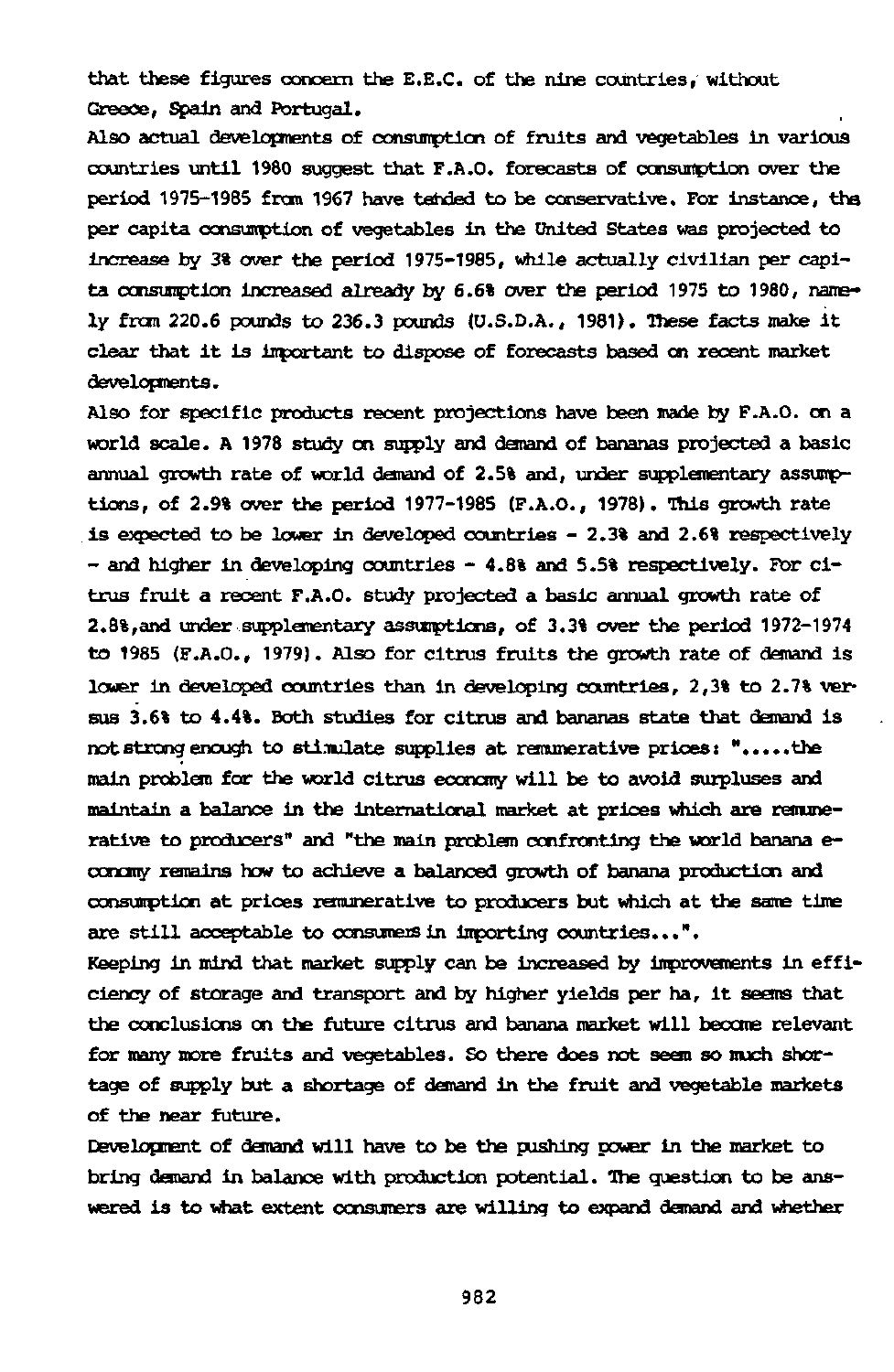tney have sufficient'purchasing power in order to expand consumption of fruits and vegetables. Therefore it seems useful to find out in more detail what factors influence demand for fruits and vegetables. A great many factors have been analysed. Income and prices are the classic variables in economic analyses of consumer demand. Gradually, however, other factors like demographic socio-economic and behavioural ones, seem to become relevant to stimulate consumption of fruits and vegetables. Development of demand will not only depend on developments in income and population bit above all on appropriate marketing policies. For that reason we will devote our next section to factors determining demand for fruits and vegetables, both on overall demand and on demand for selected specific products.

#### 3. the influence of economic factors on the demand for fruits and vegetables

Economic factors such as income and price which influence demand have been analysed extensively. A great many econometric studies have been made to measure the effect of these variables on the consumption of fruits and vegetables. We will discuss some major results in this field in order to give a picture of the potential influence of income and prices on future consumption of fruits and vegetables. Our discussion will be based on estimated income and price elasticities. As is well known, elasticity coefficients are stable only in the case of a double logaritmic demand function. Nevertheless in case of other demand functions, elasticity coefficients at the midpoint offer structural insight too.

3.1. Income. Estimates of income elasticities for fruits and vegetables are numerous. A selection of estimates is presented in table 2. It appears that income elasticity of vegetables in toto is small. Even for developing countries the overall income elasticity of 0.43-0.45 is modest. Recent studies of the E.E.C. (Ccmnission of the European Communities, 1981) and of the united States (Salathe and Buse, 1979) report income elasticities for vegetables of 0.12 and 0.15, respectively. For fresh vegetables in toto income elasticities are slightly higher; recent estimates in the U.S.A. vary between 0.17 and 0.19 (Salathe, 1979 Smallwood and Blaylock, 1981); in the United Kingdom an income elasticity of 0.20 was found in 1979 (Ministry of Agriculture, Fisheries and Food, 1981). Income elasticities of demand appear to be higher in developing countries and in centrally planned East European countries. This appears not only from F.A.O. studies (F.A.O. 1967,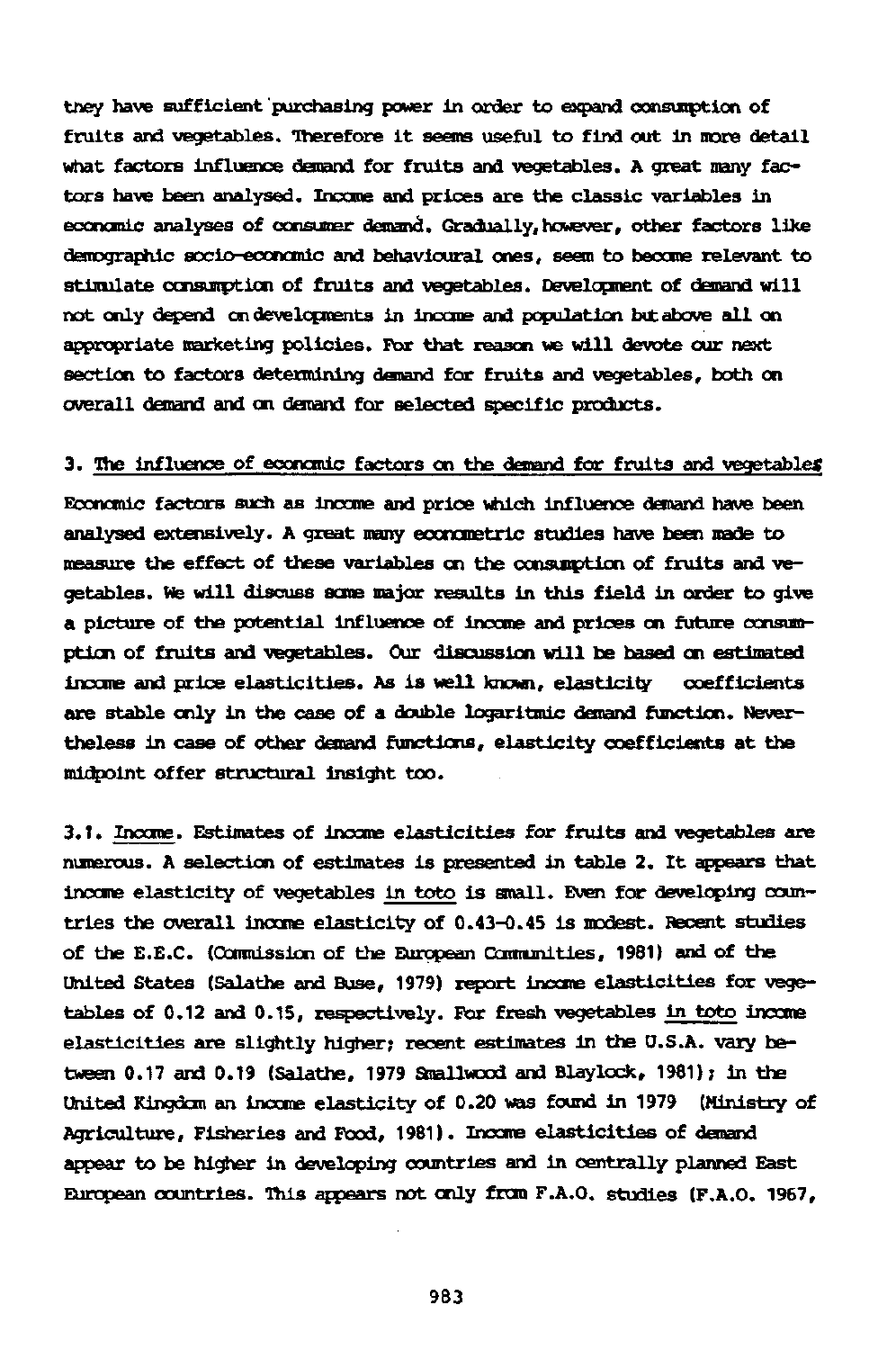|                   | T)    | $\overline{1}$ | $\overline{}}$<br>Deve- | $\overline{u}$<br>Centr. | रश                 | छा   | (4)      | रडा              | (6)          |
|-------------------|-------|----------------|-------------------------|--------------------------|--------------------|------|----------|------------------|--------------|
|                   |       | Deve-<br>loped |                         | loping planned           |                    |      |          | Bel-             | Hun-         |
|                   | World | coun-          | coun-, coun-            |                          | U.S.A. E.E.C. U.K. |      |          | gium             | gary         |
|                   |       | tries          | tries                   | tries                    |                    |      |          |                  |              |
| $E\phi$ . $N$ ol. | v     | v              | v                       | v                        | Έ                  | ए    | ⊽        | Έ                | Ē            |
| Year              |       |                | $1961 - 1965$           |                          | $1972 -$<br>1978   | 1975 | 1979     | $1973 -$<br>1977 | 1974         |
| Vegetables        |       |                |                         |                          |                    |      |          |                  |              |
| Total             | 0.17  | 0.21           | 0.43                    | 0.24                     |                    |      |          |                  |              |
|                   | 0.35  | 0.46           | 0.45                    | 0.45                     | 0.15               | 0.12 |          | 0.28             |              |
| Fresh             |       |                |                         |                          | 0.19               |      | 0.20     |                  | 0.64         |
| vege-             |       |                |                         |                          | 0.17               |      |          |                  |              |
| tables            |       |                |                         |                          | 0.18               |      |          |                  |              |
| Toma-             |       |                |                         |                          | 0.29               |      | 0.29     |                  | 0.60         |
| toes              |       |                |                         |                          | 0.22               |      |          |                  |              |
|                   |       |                |                         |                          | 0.09               |      | 0.52     |                  |              |
| Lettuce           |       |                |                         |                          | 0.41<br>0, 33      |      |          |                  | 0.54<br>(14) |
| Processed         |       |                |                         |                          | 0.15               |      | 0.12     |                  | 0.99         |
| vegetables        |       |                |                         |                          | 0.10               |      |          |                  | (15)         |
| Frozen            |       |                |                         |                          | 0.43               |      | 0.86(8)  |                  | 0.98         |
| vegetables        |       |                |                         |                          | 0.34               |      | 0.95(9)  |                  |              |
| Fruit             |       |                |                         |                          |                    |      |          |                  |              |
| Total             | 0.42  | 0.40           | 0.51                    | 0.54                     | 0.30               |      |          | 0.19             |              |
|                   | 0.55  | 0.54           | 0.62                    | 0.62                     |                    |      |          |                  |              |
| Fresh             |       |                |                         |                          | 0.27               | 0.20 |          |                  | 0.98         |
| fruit             |       |                |                         |                          | 0.26               |      |          |                  | (16)         |
|                   |       |                |                         |                          | 0.24               |      |          |                  |              |
|                   | 0.60  | 0.59           | $\overline{0.78}$       | 0.68                     | 0.12               | 0.66 | 0.48     |                  |              |
| Citrus            |       |                |                         |                          | (7)                |      | (10)     |                  |              |
|                   | 0.49  | 0.58           | 0.56                    | 0.56                     | 0.10(7)<br>0.26    |      | 1.09(11) |                  |              |
|                   | 0.45  | 1.06           | 0.23                    | 0.68                     | 0.06               |      | 0.35     |                  |              |
| Bananas           | 0.64  | 0.40           | 0,71                    | 0.71                     | 0.07               |      |          |                  |              |
| Arples            |       |                |                         |                          | 0.22               |      | 0.44     |                  | 0.54         |
|                   |       |                |                         |                          | 0.18               |      |          |                  |              |
| Others            | 0.24  | 0.32           | 0.65                    | 0.57                     | 0.43               |      | 0.74     |                  |              |
|                   | 0.55  | 0.54           | 0.60                    | 0.60                     | 0.41               |      |          |                  |              |
| Processed         |       |                |                         |                          | 0.30               |      | 0.307121 |                  |              |
| fruit             |       |                |                         |                          | 0.28               |      | 2.38(13) |                  |              |

Table 2: Same income elasticities of demand for fruit and vegetables in terms of expenditure (E) or volume (V)

(1) Source: F.A.O. 1967, The first figure; F.A.O. 1971, The second figure; (2) Source: Salathe, 1979, Smallwood and Blaylock, 1981, Salathe and Buse, 1979; (3) Source: Cannission of the European Camunities, 1981; (4) Source; Ministry of Agriculture, Food and Fisheries, 1981; (5) Source: Viaene, 1979; (6) Source: Burger, 1978; (7) Oranges; (8) Frozen peas; (9) Frozen beans; (10) Oranges; (11) Other citrus; (12) Canned peaches, pears, pineapples; (13) Frozen fruits; (14) Cabbage/lettuce; (15) Tinned vegetables; (16) Citrus fruits and tropical fruits.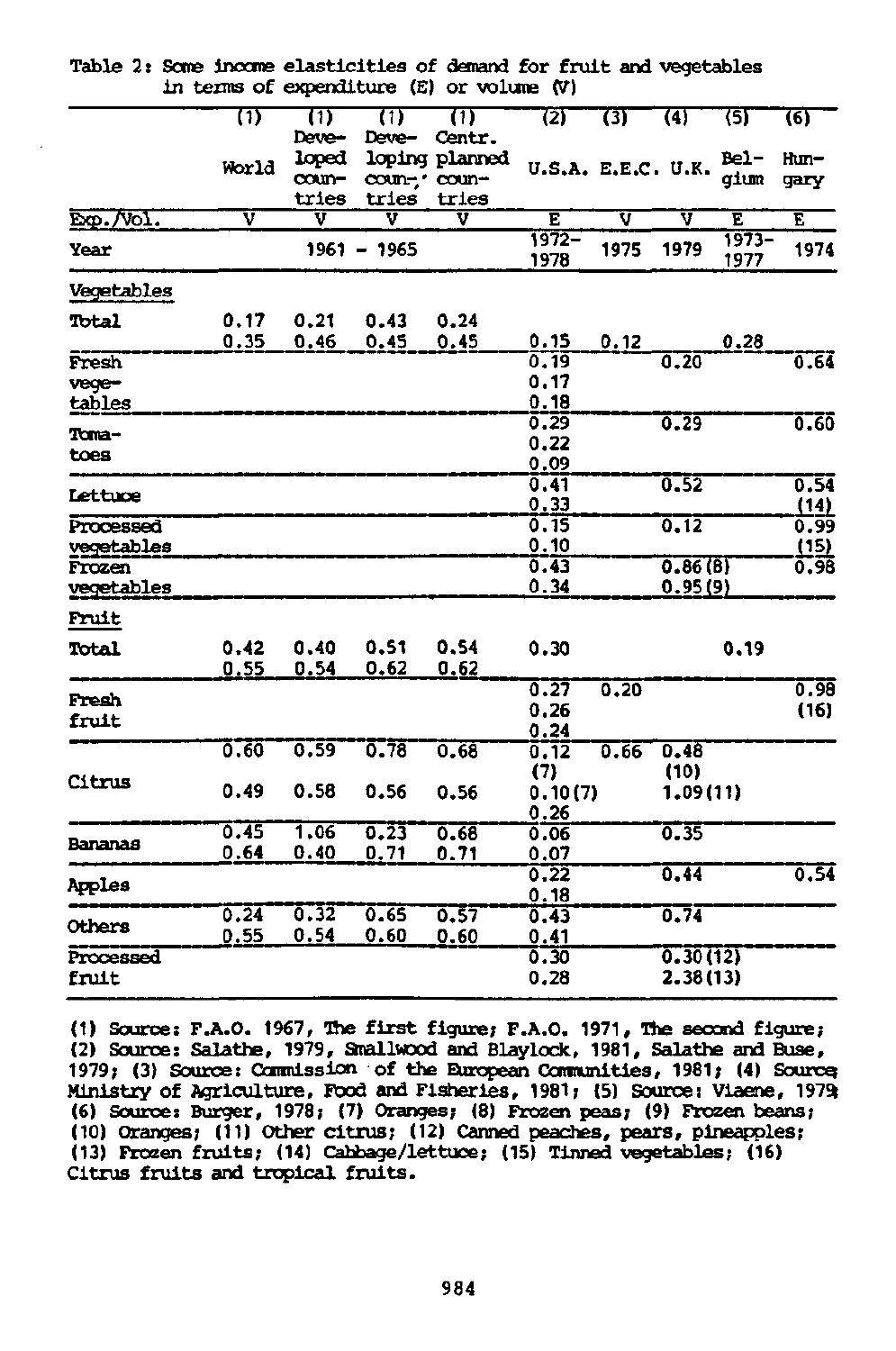1981) but also fron more recent studies for separate countries. Por instance, income elasticity of demand, in terms of volume, for fresh vegetables in Hungary was estimated to be 0.33 in 1974 (Burger, 1978) and varied in Poland in the period 1958-1976 between 0.15 and 0.65 (Krusze, 1978). Although income elasticities for fruits in toto are higher than for vegetables, demand nevertheless is not truly income elastic; the pattern of variation between developed and developing countries is the same as for vegetables. Obviously, some types of vegetables have much higher and others have much lower income elasticities than all vegetables combined. For instance, of the vegetables with a major share of the market, lettuce has a substantially higher income elasticity than overall vegetables, namely 0.41 in the United States, 0.52 in the United Kingdom and 0.54 in Hungary (Table 2). Cabbage has a substantially lower elasticity, with coefficients of 0.07, in the United Kingdom in 1979 and 0.06 in Hungary in 1974. Apart from some major products there are a great many minor products, like fresh mushrooms which have relatively high income elasticities.

Also, some types of fruits have high income elasticities while others have modest or low ones. In the United States vitamin rich fruits have higher income elasticties than the overall group of fresh fruits (Smallwood, Blaylock 1981). These two coefficients were 0.53 and 0.24 in 1977-1978. The high income elasticity of some minor fruits might be a reason for the increase of per capita annual consumption of "other fresh fruits" in the United States from 36.6 lb in 1966 to 41.9 lb in 1980 ("other fresh fruits" comprise, amongst others, apricots, avocados, bananas, cherries and figs). Over the same period, per capita civilian consumption of apples remained stable, 16.0 lb in 1966 compared with 16. 7 lb in 1980, and per capita consumption of fresh citrus fruits decreased slightly- from 29.2 lb in 1966 to 28.7 lb in 1980. Also in other countries variation in income elasticity of demand can be observed for various fruits.

It is interesting to notice the variation in elasticities between countries; in 1974 Income elasticity of expenditure was 0.98 for citrus in Hungary (Burger, 1978), 0.53 for oranges and 0.90 for other citrus fruits in the United Kingdom (Ministry of Agriculture, Food and Fisheries, 1981) and 0.10 for oranges in the United States In 1973 (Salathe, 1979). In view of the low income elasticities of demand for total fruits and vegetables it is worthwile to know whether consumers are prepared to spend more money for quality and for built in services. This appears from differences between income elasticity of expenditure and income elasticities of quantity.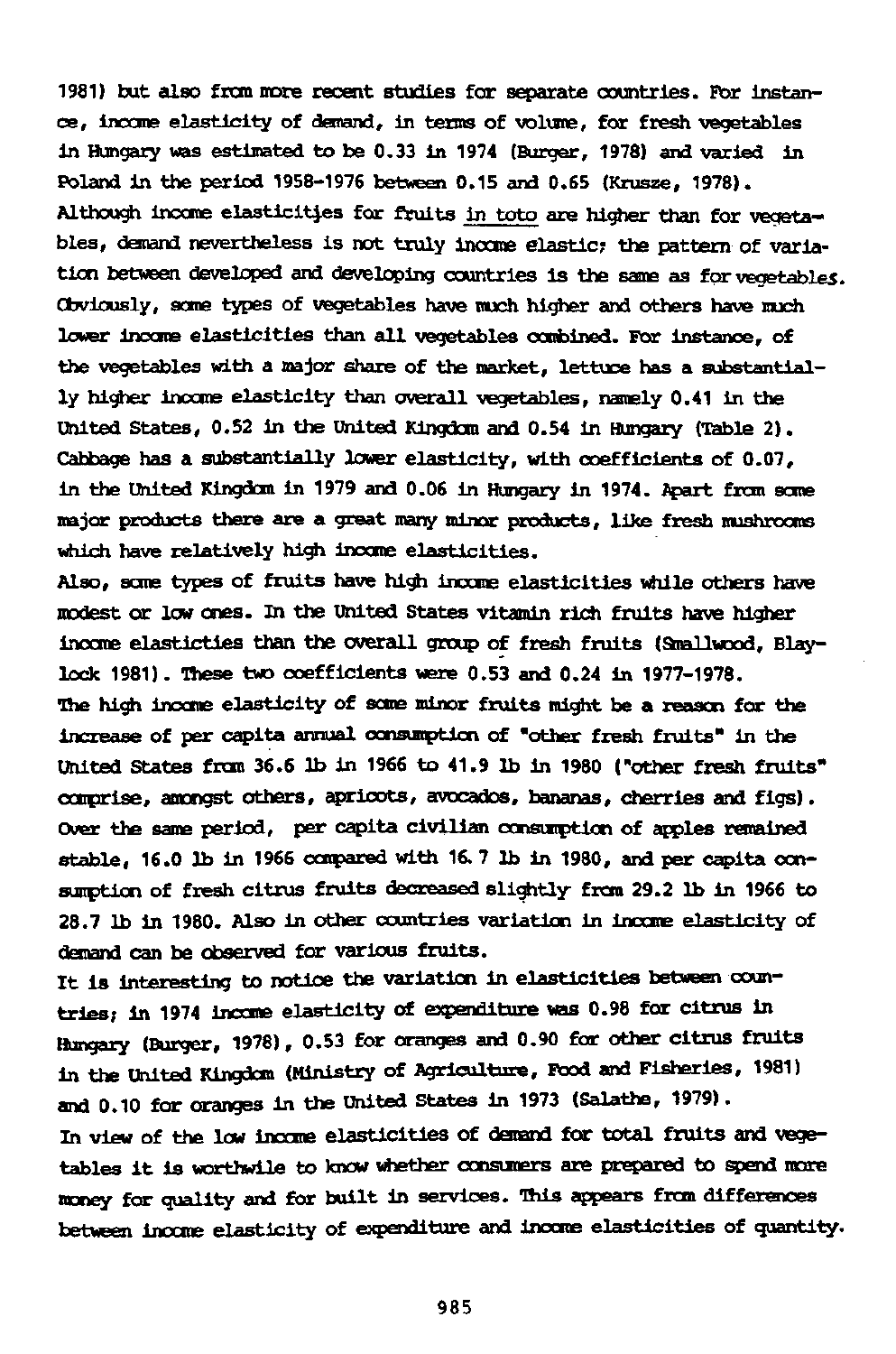In the United Kingdom estimated income elasticities of consumption, measured in volume in 1979, appeared to be systematically smaller than income elasticity of consumption, measured in expenditure; in a group of 44 fruits and vegetables income elasticity with respect to expenditure appeared to be higher than income elasticity with respect to volume for 34 products (Ministry of Agriculture, Pood and Fisheries 19P1 ). Also in Hungary (Burger, 1978) and Poland (Krusze, 1978) income elasticities of expenditure for various fruits and vegetables are higher than income elasticities of quantity consumed. Estimates for these countries suggest that products having high income elasticities show less difference between income elasticities of expenditure and of volume than products with medium and low income elasticities. These results suggest that quality and service are appreciated in particular for products having a lower rate of growth of demand.

Appreciation by consumers of built in services can be concluded also from high income elasticities for processed fruits and vegetables in various coun tries (Table 2). This can be observed in countries like Hungary and Poland. In the united Kingdom and the United States this holds true only for frozen fruits and vegetables, but not for canned fruits and vegetables; some canned vegetables had even a negative income elasticity of demand. There is much variation in income elasticities between countries and products. Consequently producers should concentrate on products having large income elasticities of demand. It must be admitted that not all products having high income elasticities of demand have a great future market potential. Some products are speciality items with limited market potential. High income elasticities are a sign that market for the product might be attractive but more marketing elements have to be considered to evaluate

the available market potential. Price is one of these elements.

3.2. Prices. There is no comprehensive and systematic analysis of the effect of prices on demand for fruits and vegetables as has been made by F.A.O. for income. However, in a great many countries price elasticities of demand and flexibility coefficients have been estimated for various fruits and vegetables. Earlier surveys of price elasticities of demand estimated for fruits and vegetables demonstrate that there is much difference between countries (Meulenberg, 1978). Seme recent estimates of price elasticities of demand in the United Kingdom and Belgium support this conclusion (Ministry of Agriculture, Fisheries and Food 1980, Vertessen a.o. 1979, Viaene 1979). Only a very few fruit and vegetable commodities have a price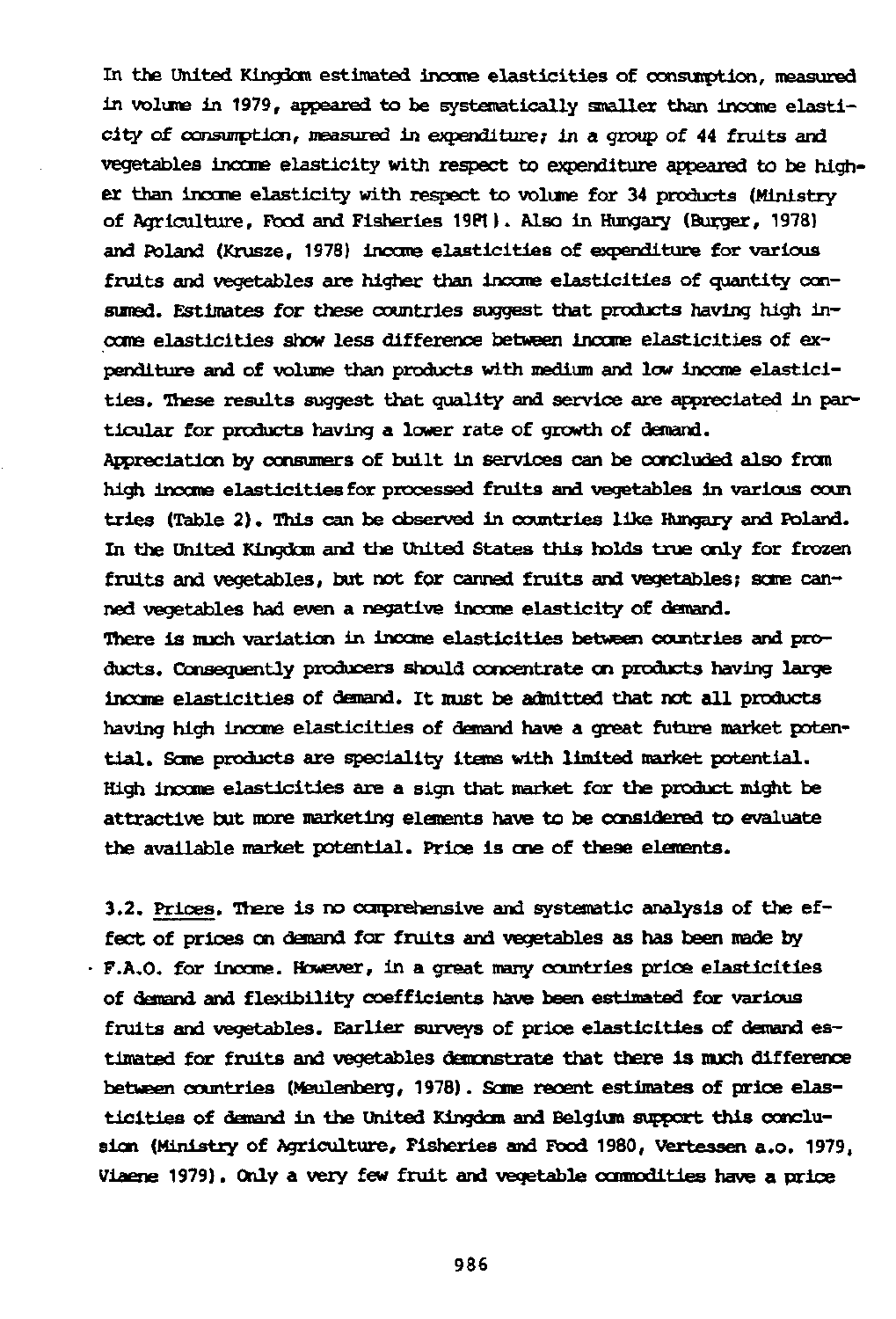elastic demand, but for many fruits price elasticities of demand are in the range of  $-0.5$  to  $-1.0$ . Consequently price-changes have a moderate influence on demand. The variation in estimated price elasticities of demand originates to a certain extent from various factors, including differences in estimation procedure, the level of marketing channel with which the analysis is concerned and the period of the year to which the data refer. This may be illustrated by various analyses of the U.S. market for apples, fresh oranges and some other fruits. Fourteen econometric studies of the U.S. apple market on the basis of time series data over about the same time period (1947-1967) produced price elasticities of demand varying from -0.23 to -1.85. One study using monthly data over about the same years generated price elasticities of demand varying from -2.8 in October to -14.2 in August (Nuckton, 1978). Burger (Burger, 1979) established price elasticities of demand for apples in Hungary which varied frcm -0.20 in December to -16.4 in August. A survey of studies on the U.S. orange market using data over the period 1947-1970 reported price elasticities of demand varying between -1.36 and - 3.42 (Nuckton, 1978). The, generally speaking, moderate price elasticities of demand suggest that price is a less attractive instrument to increase demand for fruit and vegetables.

Gradually research is increasing which analyses demand for food on the basis of a set of demand equations. Such a system of demand equations offers the opportunity to measure the interrelatedness of demand for various food products. For instance Heien (Helen, 1982) recently analysed the structure of food demand in the united States from which it appeared that the elasticity of substitution between the groups of goods "fresh fruit, processed vegetables, and fresh vegetables" was rather weak. The intragroup elasticity of substitution, however, was substantial.

3.3. Conclusion. One may expect.tor the ruture a modest increase in demand Lor fruits and vey, ables as a consequence or price and income influences.

These influences will be stronger in developing countries, in particular in those which are reaching the stage of substantial growth in income (Mellor, 1982). In developed countries and a number of developing countries a stagnation of income in the near future will weaken the effect of income on consumption. So it seems to us that demand for fruits and vegetables will have to be stimulated increasingly by marketing programs which use all elements of the Marketing Mix - product, price, promotion and distribution - in order to tap the available market potentials for fruits and vegetables. Product policy, promotion and distribution seem as important in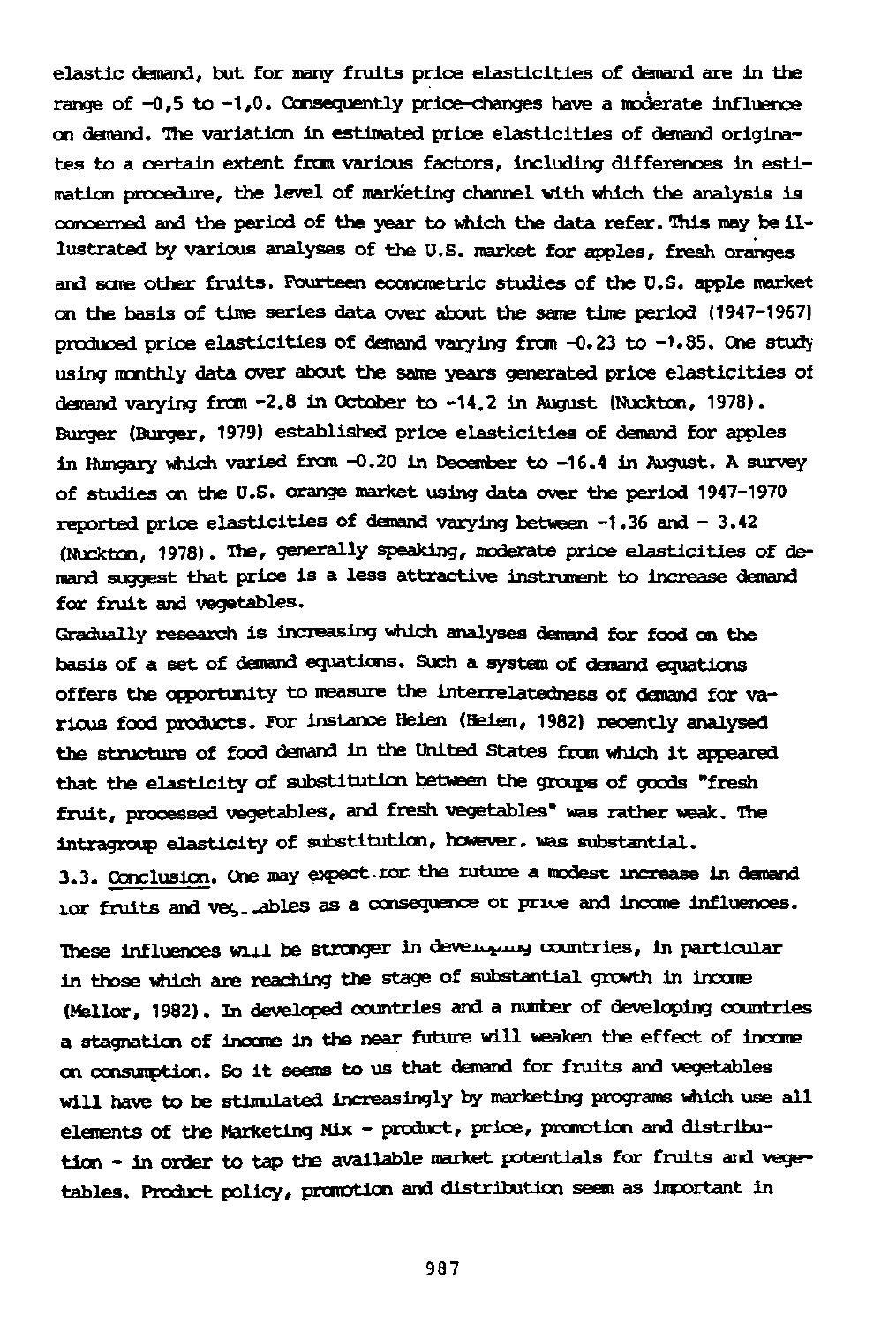this respect as adequate pricing. For that reason better knowledge of socioeconomic and behavioural aspects of consumer behaviour is necessary. We wil] address this subject in the next section.

# 4. Social and behavioural aspects of consumer behaviour with respect to fruits and vegetables

Fruits and vegetables are food products with many attractive features to the modem consumer. They are a low calorie-food, rich in vitamin content and tasty. Recently an expert panel of the National Academy of Sciences of the U.S.A. in an overview of the relationship between cancer and nutrition advised Americans to eat more vegetables and fruits, in particular fruits and vegetables rich in vitamin C and in betacarotene, a precursor of vitamin A (International Herald Tribune, June 18, 1982).

Whether consumers will increase consumption of fruits and vegetables for these reasons will depend, amongst others, on consumers' knowledge and attitudes. Nutritional information, education and marketing programs are helpful in this respect. These activities should be based on a thorough understanding of social and behavioural elements of consumer behaviour. Analyses of these elements become increasingly important therefore. Some research in this area will be reviewed not in order to present definitive conclusions, but to illustrate developments in research on consumer behaviour.

There are various approaches to analyse the consumer from the behavioural point of view. The most extensive models structure consumer behaviour as a problem solving process in which economic, social and commercial stimuli are transformed into a buying decision. The stages of such a problem solving process are problem recognition, internal search, external search, evaluation and decision by the consumer.

In these models a great many so called intervening variables, which transform the incoming stimuli into decisions to purchase or non purchase, are introduced. Consumer attitudes are Important variables in these models. There are more specific models about consumer behaviour (Engel, Blackwell, 1982). Some models consider information processing the main activity of consumer behaviour (Bettman, 1979). Other models stress learning in consumer behaviouror concentrate on the degree of involvement of consumers. The relevance of such models depends to a certain extent on the type of product and on the experience of consumers. For instance, fruits and vegetables are perishable commodities which are purchased by consumers on a basis of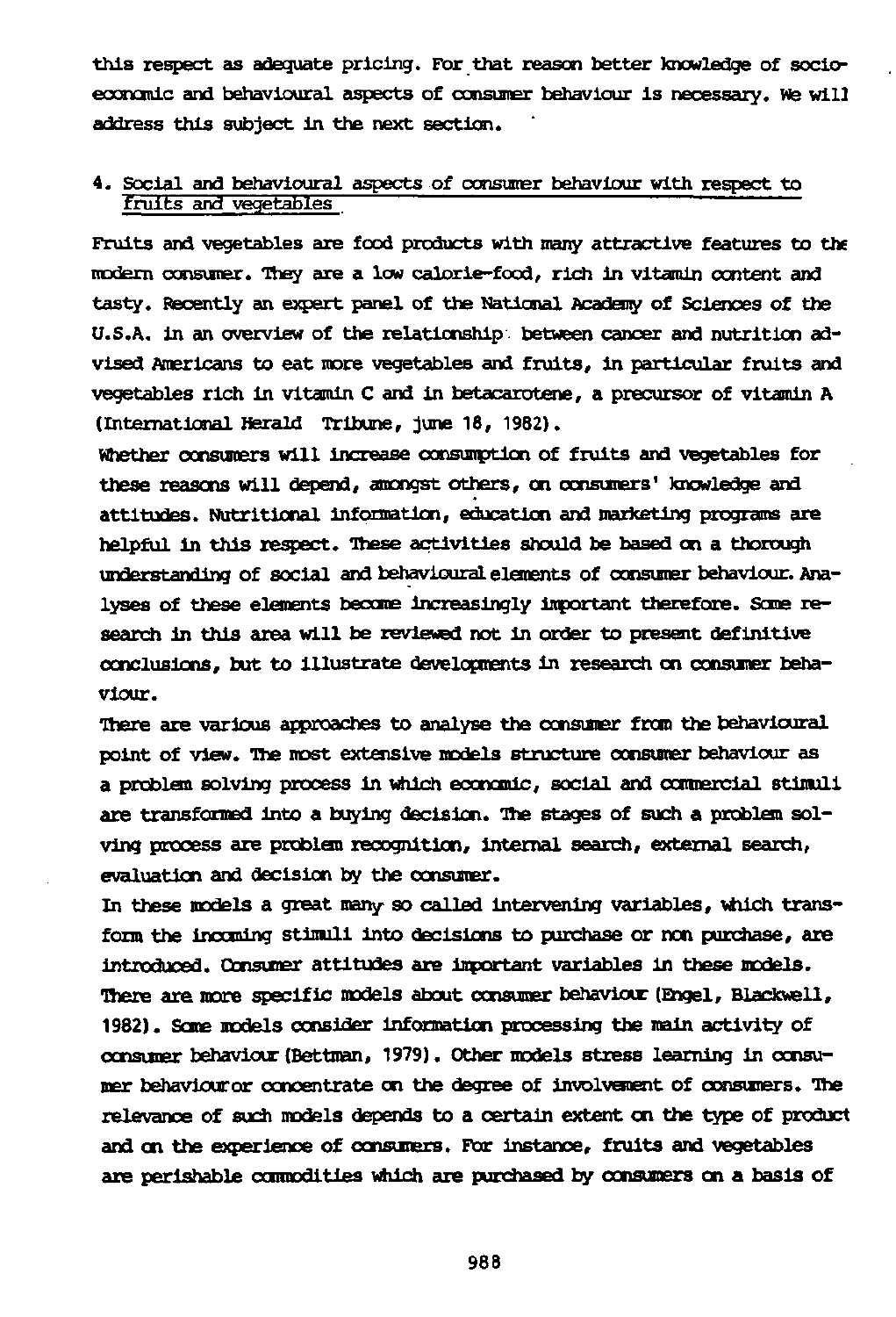relatively high frequency- Consequently search and evaluation will not require ranch efforts from consumers; purchase will be a routine process. To our knowledge such models seldom have been applied to consumer behaviour with respect to fruits and vegetables. Until now behavioural analysis of consumer behaviourwith respect to fruits and vegetables is mainly concerned with registration of the influence of demographic, socio-economic and behavioural variables. We will discuss some/research on that matter to demonstrate its relevance for stimulating consumer demand for fruits and vegetables.

Paragraphic and social variables. There is substantial difference in consumption of fruits and vegetables in relation to demographic and social variables. For instance, in Belgium it was found that income elasticity of demand for vegetables was substantially smaller in the Brussels area than in north or south Belgium (Viaene, 1979). It appeared also that income elasticities of demand for vegetables were positively correlated with age and that independents had lower income elasticities than other social classes in Belgium. Salathe and Buse concluded for the United States that socioeconomic and demographic variables are very important in explaining variations in household food expenditure behaviour (Salathe, Buse 1979). For instance, they found that households having more than sixteen years of education had higher income elasticities for vegetables than other households Also black households had higher income elasticities for vegetables than white households and unemployed people had higher income elasticities than employed. Vertessen a.o. concluded for Belgium that "female adults affect household expenditure on fruit 1.43 times that of male adults" (vertessen, a.o., 1979). Annual surveys on food expenditures in the United Kingdom show much variation in consumption of fruits and vegetables in relation to social and demographic variables, too (Ministry of Agriculture, Fisheries and Food, 1981). Atkins (Atkins, 1970) found social class to be a statistically significant variable in explaining the consumption of oranges.

Cne can not easily generalize about consumer behaviour from research results of this type. Hopefully they demonstrate that it is useful for every country to dispose of information on these aspects of consumer behaviour. Household panel data and/or annual surveys of consumer behaviour are indispensable sources of information in this respect. Market research of that type has to be extended.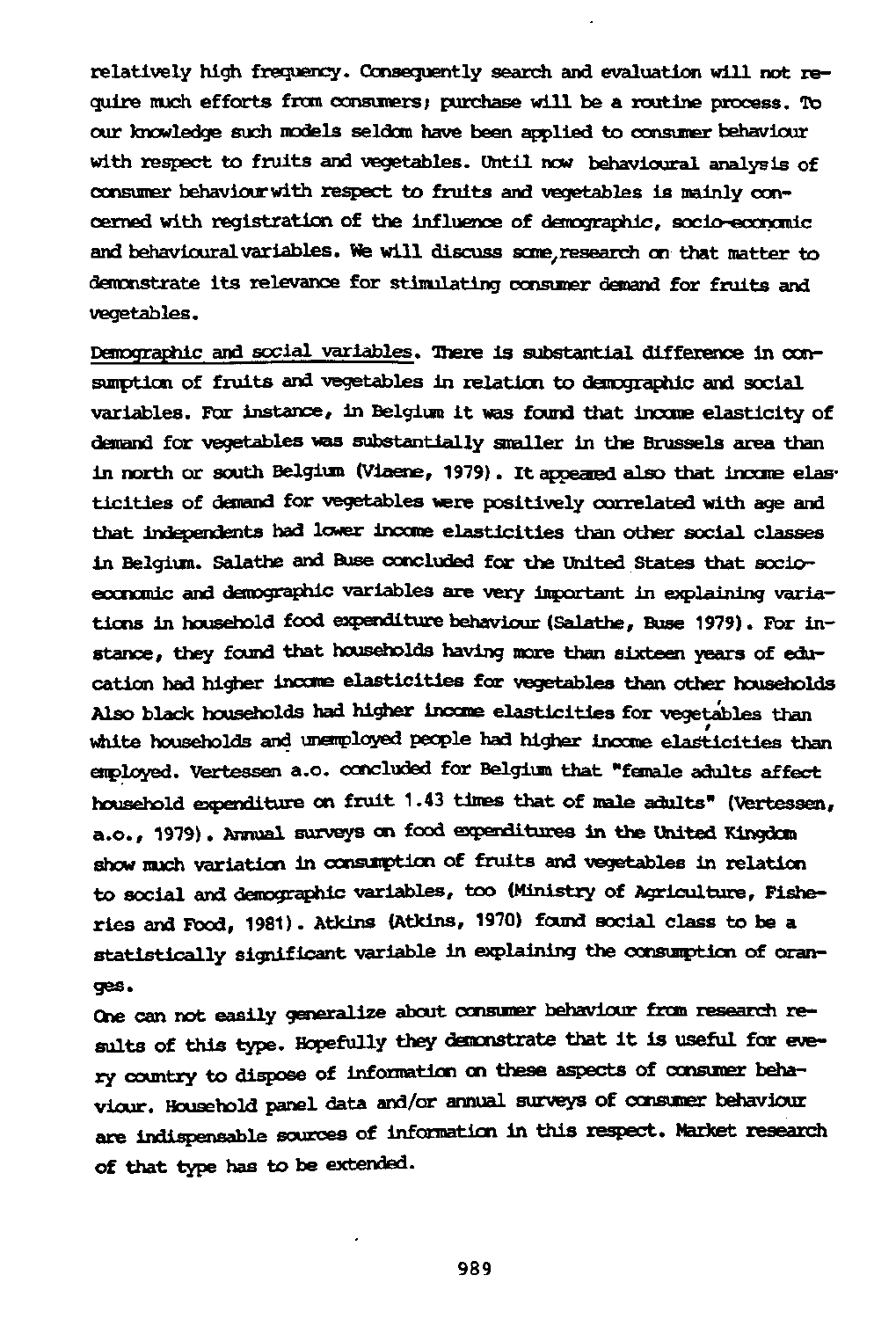Behavioural variables. Variety seeking is a characteristic of consumer behaviairwhich seems to have much relevance for fruits and vegetables. It will be stimulated by consumers' satiation with respect to consumption of fruits and vegetables. There may be as well an autonomous drive for variety Consumers can pursue novelty and change as a goal in itself. Some authors have tried to develop consumer models which explicitly pay attention to variety seeking in consumption of vegetables (Wierenga, 1982). We must admit, however, that, generally speaking, research on variety seeking for fruits and vegetables is, to our knowledge, in the descriptive stage yet. For instance, per capita consumption of fresh vegetables in the United States over the period 1966-1980 has increased percentagewise most for products like peppers, garlic, broccoli and cucumbers which comprise a minor share of total consumption (U.S.D.A., 1980). It must be admitted that in the united States also consumption of some fresh vegetables having already substantial market-shares in 1966 has increased over the period 1966-1980. These items include lettuce and escarole, tomatoes, onions and shallots and cabbage. In fact, lettuce and escarole had in absolute terms the largest increase in per capita consumption over that period. Also, in the United Kingdom cabbage, carrots, onions, shallot and leeks, and tomatoes remained the dominating vegetables over the period 1966-1979, notwithstanding the fact that demand for cabbage and fresh green vegetables in toto decreased substantially (Ministry of Agriculture, Fisheries and Food, 1981). Also it must be pointed out that, within the classical products many changes in assortment and type of product have been brought about during the past. The evening out of seasonal supply has gone along with variation in consumption too (Dressier, 1979) .

Shopping behaviour is another aspect of consumer behaviour of utmost importance. Many marketing agencies have done research in order to know where a consumer is shopping for fruits and vegetables. We are less well informed about the reasons why a consumer buys fruits and vegetables at a specific outlet. Trotter and Brewer (Trotter, Brewer, 1977) concluded from re search in a town of Pennsylvania that consumers patronize a specific store for buying apples because of convenient store location, price, fruit quality, good selection and variety. In a survey on purchasing of apples in the Netherlands it was found that 65. 6% of housewives purchased apples at least once a week, 33.8% of housewives placed fresh fruits on a shopping list when they were intending to buy fruit and 13.6% of housewives were specifying the type of fresh fruits, say apples or pears, on their shop-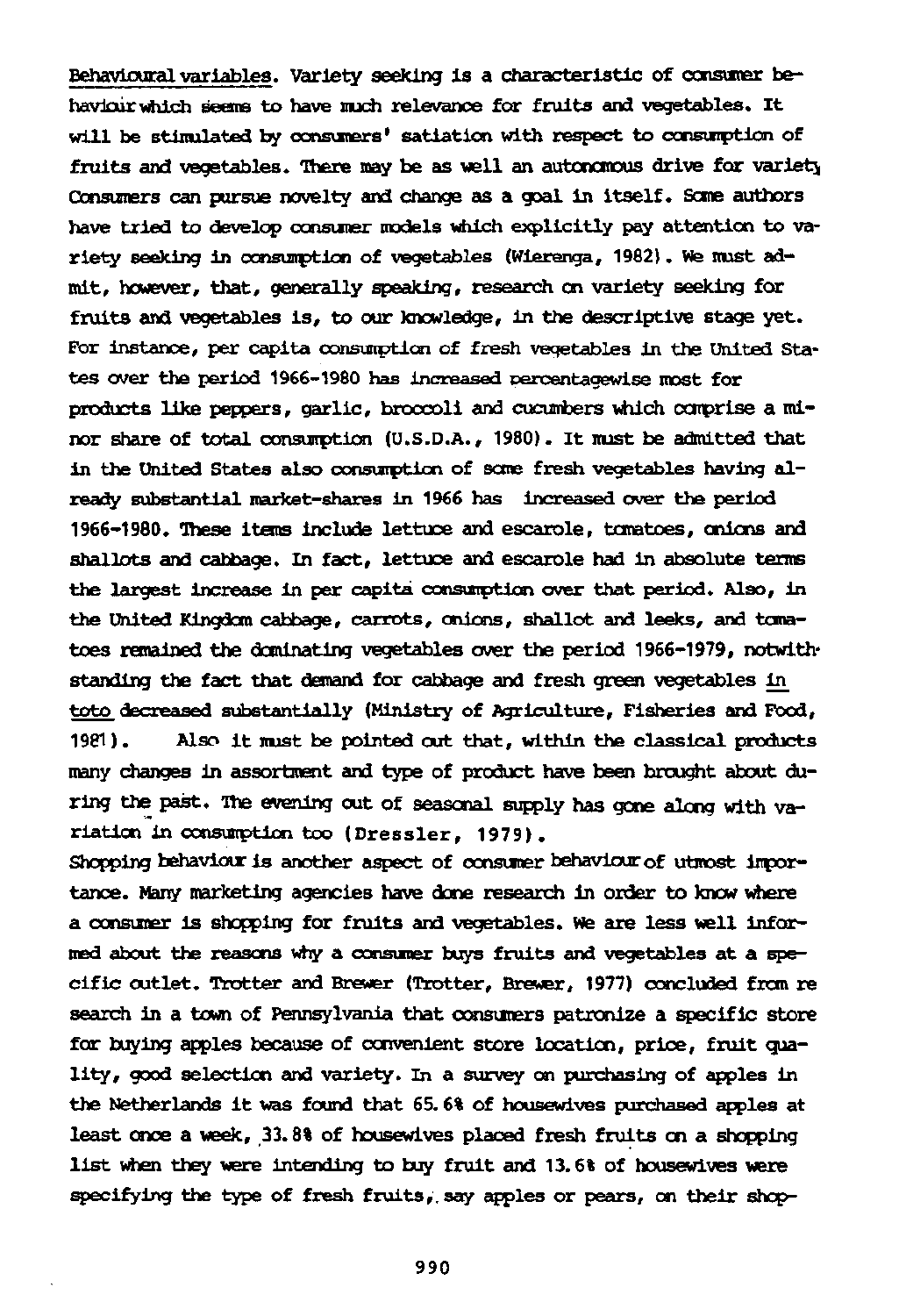ping list; only 9.5% specified the quantity to be bought and 3.6% the variety, say Golden Delicious (Meulenberg, 1971). Such facts about shopping behavior illustrate the vast area in which retailers may be able to influence consumer behaviour.

For producers it is very important to know consumers' attitudes towards fruits and vegetables. Much research on that matter is done by using attitude-scales where consumers are invited to score a product, say apples, on various items of a scale. In this way Trotter and Brewer (Trotter and Brewer, 1977) found that flavor (taste) was the principal reason for variety preference. For the Netherlands it was found that by using a Stapelscale, taste and health were main arguments of consumers to purchase fruits. Oranges scored higher en these two criteria than apples, pears and grapes. In particular, with respect to health, oranges were far ahead of other fruits (Meulenberg, 1971). Research of this type has been done in many countries. A potential weakness of this method of research on consumer attitudes and perceptions is that respondents have to choose reasons from a predetermined set of items like taste, health, value for money, etc This might induce specific answers. A research method which avoids this problem is multidimensional scaling. In this method consumers are asked in an interview to judge similarities between various products, say various types of fruits. From these similarity judgments perceptual dimensions for that product class, say fruits, can be derived by some mathematical device. Wierenga (Wierenga, 1982) derived, by multidimensional scaling, factor analysis and discriminant analysis, three perceptual dimensions for a group of fifteen vegetables comprising amongst others endive, asparagus, cauliflower, mushroom, cucumber, and sweet pepper. He described these dimensions as: (1) distinction; (2) energy and (3) microcomponents. We expect such types of research to gain importance as a technique for understanding how consumers perceive products. This seems of paramount importance, in particular for research and development with respect to new products.

### 5. Conclusions

Overall consumption of fruits and vegetables showed a modest but steady growth during the past fifteen years in developed countries. In developing countries and centrally planned countries the rate of growth was somewhat higher. Also, for the coming five years this growth is projected to continue. Stagnation of disposable income might slow down this growth. At the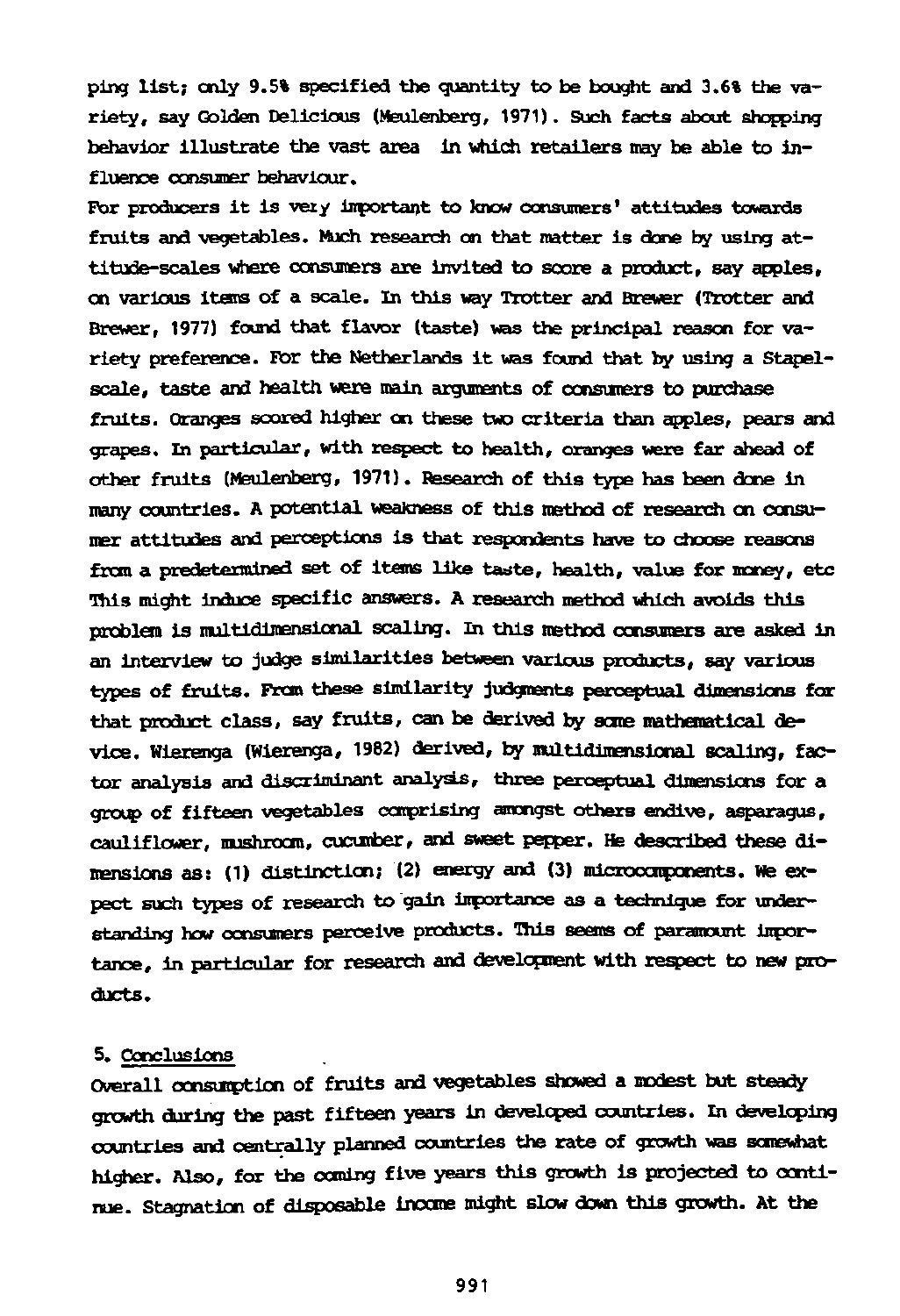level of specific products and varieties dynamics of supply and demand are much greater. For seme products, like bananas and oranges, It is expected that great marketing efforts will be required to sell prospective supplies at remunerative prices. Despite likely dim prospects for a few commoditles, it seems that the market potential for fruits and vegetables is large because of product features such as being low in calories, contributing to good health and taste. In order to tap this market the knowledge and attitude with respect to fruits and vegetables of consumers must be improved. Also, marketing has to be improved with respect to product quality and product variation. Ccumunication and distributive activities, like storage and transport are also areas where it Is essential for Improvements to be registered. The marketing of fruits and vegetables will have to become a more completely integrated system from producer to consumer.

In order to perform this marketing job well, our knowledge about consumer behaviourwill have to be Improved. First of all, we have to acquire consistent and continuous budget data covering various socio-economic and démographie groups of consumers. Consumer panel data are very useful in this respect.

Alongside economic research, market analysts and planners must Interrelate and Increase their use of research using sociological and psychological concepts, in order to improve our knowledge of consumer behaviour. The analysis of consumer behaviour with respect to fruits and vegetables must become really Interdisciplinary.

#### LITERATURE

Atkins M.H., 1970. An Econometric Analysis of the Consumption of Oranges in the United Kingdom, University of Manchester, Department of Agricultural Economics, Bulletin no. 128, 1970.

Bettman J.R., 1979. A Information Processing Theory of Consumer Choice, Addison-Wesly Publishing Company, Reading (Mass.).

Burger A., 1978. The Consumption of Fruit and Vegetables, Acta Hortlculturae\_77, pp. 67-76.

Burger A., 1979. The Seasonality of Consumption of Fruit and vegetables, Acta Hortlcultuiae 97, pp. 249-268.

Commission of The European Communities, 1981. A systematic Approach to Agrlcultural Forecasts 1985 for the European Ccmnunlty of Nine, Information on Agriculture no. 77.

Dressier H.G., 1979. Long term Changes in Seasonal Demand for Fruit and Vegetables in the Federal Republic of Germany, Acta Horticultume 97, pp. 233-248.